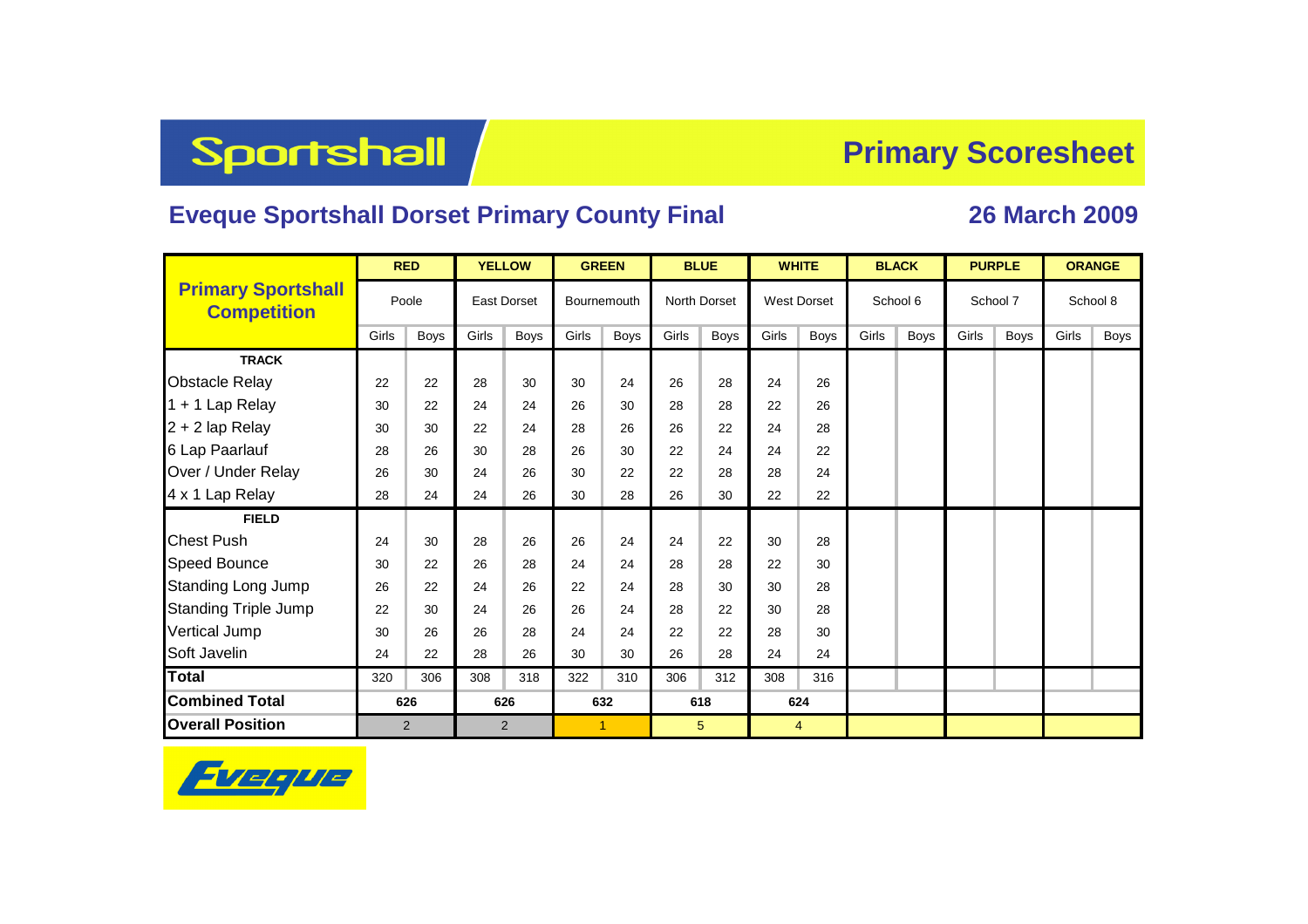



|               | <b>Girls</b><br><b>Obstacle Relay</b> |                               | 1 + 1 Lap Relay   |                       | $2 + 2$ Lap Relay    |                              | 6 Lap Paarlauf |                               | Over / Under<br>Relay |                                        | 4x1 Lap Relay |                              | <b>Girls</b>      |                 |                 | <b>Chest Push</b> |                      | <b>Speed Bounce</b>           |                      | <b>Standing Long</b><br>Jump |                      | <b>Standing Triple</b><br>Jump |                     | <b>Vertical Jump</b> |                      | Soft Javelin                 |                      |                              |
|---------------|---------------------------------------|-------------------------------|-------------------|-----------------------|----------------------|------------------------------|----------------|-------------------------------|-----------------------|----------------------------------------|---------------|------------------------------|-------------------|-----------------|-----------------|-------------------|----------------------|-------------------------------|----------------------|------------------------------|----------------------|--------------------------------|---------------------|----------------------|----------------------|------------------------------|----------------------|------------------------------|
| Colour        | Team                                  | Time (in secs) or<br>position | Position / Points | ᅙ<br>Time (in secs) o | Position / Points    | Time (in secs) c<br>position | Points<br>lim/ | Time (in secs) or<br>position | Position / Points     | ŏ<br>a (in secs) c<br>position<br>Time | tion / Poin   | Time (in secs) c<br>position | Position / Points | Colour          | Team            |                   | Best<br>Performances | I Position<br>Points<br>Total | Best<br>Performances | Total / Position             | Best<br>Performances | Total / Position               | Performance<br>Best | Total / Position     | Best<br>Performances | Total / Position /<br>Points | Best<br>Performances | Total / Position /<br>Points |
|               |                                       |                               | 5                 |                       | $\blacktriangleleft$ |                              | $\mathbf 1$    |                               | $\mathbf{2}$          |                                        | 3             |                              | 2                 |                 |                 | 1                 | 5.5                  | 16.25                         | 51                   | 153                          | 1.84                 | 5.17                           | 5.05                | 13.9                 | 43                   | 124                          | 14                   | 39.75                        |
| <b>RED</b>    | Poole                                 | 99.1                          |                   | 27.4                  |                      | 57.2                         |                | 92.4                          |                       | 83.6                                   |               | 56.6                         |                   | RED             | Poole           | $\mathbf{2}$      | 4.25                 | 4                             | 46                   | 1                            | 1.56                 | 3                              | 4.58                | 5                    | 46                   | $\blacktriangleleft$         | 13.75                | 4                            |
|               |                                       |                               | 22                |                       | 30                   |                              | 30             |                               | 28                    |                                        | 26            |                              | 28                |                 |                 | 3                 | 6.5                  | 24                            | 56                   | 30                           | 1.77                 | 26                             | 4.27                | 22                   | 35                   | 30                           | 12                   | 24                           |
|               | East Dorset                           |                               | $\mathbf{2}$      |                       | 4                    |                              | 5              |                               | 1                     | 84.2                                   | 4             |                              | 4                 |                 |                 | -1                | 5.25                 | 16.75                         | 50                   | 147                          | 1.83                 | 5.16                           | 4.62                | 14.01                | 35                   | 122                          | 14.25                | 40.25                        |
| <b>YELLOW</b> |                                       | 92.3                          |                   | 28.4                  |                      | 60.7                         |                | 89.1                          |                       |                                        |               | 58.1                         |                   | <b>AELLOM</b>   | East Dorset     | $\mathbf{2}$      | 5.5                  | $\mathbf{2}$                  | 50                   | 3                            | 1.67                 | 4                              | 5.05                | 4                    | 50                   | 3                            | 12                   | $\mathbf{2}$                 |
|               |                                       |                               | 28                |                       | 24                   |                              | 22             |                               | 30                    |                                        | 24            |                              | 24                |                 |                 | 3                 | 6                    | 28                            | 47                   | 26                           | 1.66                 | 24                             | 4.34                | 24                   | 37                   | 26                           | 14                   | 28                           |
| <b>GREEN</b>  | Bournemou                             |                               | $\mathbf{1}$      | 3                     |                      | $\boldsymbol{2}$             |                | 3                             |                       | 1                                      |               |                              |                   | Bournemou<br>th | 1               | 6.25              | 16.5                 | 50                            | 141                  | 1.44                         | 4.81                 | 4.7                            | 14.38               | 41                   | 118                  | 13.5                         | 42.25                |                              |
|               |                                       | 90.1                          |                   | 28.1                  |                      | 58.5                         |                | 93                            |                       | 79.4                                   |               | 55.8                         |                   | <b>GREEN</b>    |                 | $\mathbf{2}$      | 4.25                 | 3                             | 42                   | 4                            | 1.49                 | 5                              | 5.18                | 3                    | 35                   | 4                            | 13.25                | $\blacktriangleleft$         |
|               |                                       |                               | 30                |                       | 26                   |                              | 28             |                               | 26                    |                                        | 30            |                              | 30                |                 |                 | 3                 | 6                    | 26                            | 49                   | 24                           | 1.88                 | 22                             | 4.5                 | 26                   | 42                   | 24                           | 15.5                 | 30                           |
| <b>BLUE</b>   | North<br>Dorset                       |                               | 3                 | $\boldsymbol{2}$      |                      | 3                            |                | 5                             |                       | 5                                      | 57.8          | 3                            | <b>BLUE</b>       |                 | 1               | 5.5               | 16.25                | 50                            | 148                  | 1.69                         | 5.27                 | 5.68                           | 14.56               | 40                   | 117                  | 15                           | 40                   |                              |
|               |                                       | 93.1                          |                   | 27.7                  |                      | 59.8                         |                | 94                            |                       | 85.1                                   |               |                              |                   |                 | North<br>Dorset | $\bf{2}$          | 5.5                  | 4                             | 48                   | $\mathbf{2}$                 | 1.92                 | $\mathbf{2}$                   | 4.3                 | $\mathbf{2}$         | 37                   | 5                            | 12                   | 3                            |
|               |                                       |                               | 26                |                       | 28                   |                              | 26             |                               | 22                    |                                        | 22            |                              | 26                |                 |                 | 3                 | 5.25<br>6.25         | 24<br>19.25                   | 50<br>53             | 28<br>130                    | 1.66                 | 28<br>5.36                     | 4.58                | 28<br>15.4           | 40                   | 22<br>123                    | 13<br>10.25          | 26<br>39.75                  |
| <b>WHITE</b>  | West<br>Dorset                        | 94.8                          | 4                 | 29.3                  | 5                    | 60.1                         | 4              | 93.1                          | 4                     | 83                                     | 2             | 64                           | 5<br>22           | <b>WHITE</b>    | West<br>Dorset  | 1<br>$\mathbf{2}$ | 6.5                  | $\mathbf 1$                   | 43                   | 5                            | 1.73<br>1.85         | 1                              | 4.88<br>4.85        | $\mathbf 1$          | 49<br>40             | $\mathbf{2}$                 | 13                   | 4                            |
|               |                                       |                               | 24                |                       | 22                   |                              | 24             |                               | 24                    |                                        | 28            |                              |                   |                 |                 | 3                 | 6.5                  | 30                            | 34                   | 22                           | 1.78                 | 30                             | 5.67                | 30                   | 34                   | 28                           | 16.5                 | 24                           |
|               |                                       |                               |                   |                       |                      |                              |                |                               |                       |                                        |               |                              |                   |                 |                 | 1                 |                      | 0                             |                      | $\mathbf 0$                  |                      | $\mathbf 0$                    |                     | $\mathbf 0$          |                      | $\mathbf 0$                  |                      | $\mathbf 0$                  |
| <b>BLACK</b>  | School 6                              |                               | 0                 |                       | $\bf{0}$             |                              | $\bf{0}$       |                               | 0                     |                                        | $\bf{0}$      |                              | 0                 | <b>BLACK</b>    | School 6        | $\mathbf{2}$      |                      | 0                             |                      | 0                            |                      | 0                              |                     | 0                    |                      | 0                            |                      | $\bf{0}$                     |
|               |                                       |                               | $\bf{0}$          | $\mathbf{0}$          |                      | $\mathbf{0}$                 |                | $\mathbf{0}$                  |                       | $\mathbf{0}$                           |               | $\bf{0}$                     |                   |                 | 3               |                   | $\mathbf 0$          |                               | $\mathbf{0}$         |                              | $\pmb{0}$            |                                | $\mathbf{0}$        |                      | $\mathbf{0}$         |                              | $\mathbf{0}$         |                              |
|               | $\overline{ }$                        |                               |                   |                       |                      |                              |                |                               |                       |                                        |               |                              |                   |                 |                 | 1                 |                      | 0                             |                      | $\mathbf 0$                  |                      | $\mathbf 0$                    |                     | 0                    |                      | 0                            |                      | $\mathbf 0$                  |
| <b>PURPLE</b> | School                                |                               | $\bf{0}$          | $\bf{0}$<br>$\bf{0}$  |                      |                              | $\bf{0}$       |                               | 0                     |                                        | $\bf{0}$      |                              | 0                 | <b>PURPLE</b>   | School 7        | $\mathbf{2}$      |                      | 0                             |                      | 0                            |                      | 0                              |                     | 0                    |                      | 0                            |                      | $\bf{0}$                     |
|               |                                       |                               | $\bf{0}$          |                       |                      | $\mathbf{0}$                 |                | $\mathbf{0}$                  |                       | $\mathbf{0}$                           |               | $\bf{0}$                     |                   |                 | 3               |                   | $\mathbf{0}$         |                               | $\bf{0}$             |                              | $\bf{0}$             |                                | $\bf{0}$            |                      | $\bf{0}$             |                              | $\mathbf{0}$         |                              |
| ORANGE        |                                       |                               | 0                 |                       |                      |                              | $\bf{0}$       |                               | 0                     |                                        | $\bf{0}$      |                              | $\bf{0}$          |                 |                 | 1                 |                      | 0                             |                      | $\mathbf 0$                  |                      | 0                              |                     | 0                    |                      | 0                            |                      | $\mathbf 0$                  |
|               | School 8                              |                               |                   |                       | $\mathbf 0$          |                              |                |                               |                       |                                        |               |                              |                   | ORANGE          | School 8        | $\mathbf{2}$      |                      | 0                             |                      | 0                            |                      | 0                              |                     | 0                    |                      | 0                            |                      | $\pmb{0}$                    |
|               |                                       |                               | $\bf{0}$          | $\bf{0}$              |                      | $\mathbf{0}$                 |                | $\bf{0}$                      |                       | $\mathbf{0}$                           |               | $\bf{0}$                     |                   |                 | $\mathbf{3}$    |                   | $\mathbf{0}$         |                               | $\bf{0}$             |                              | $\bf{0}$             |                                | $\bf{0}$            |                      | $\bf{0}$             |                              | $\mathbf{0}$         |                              |